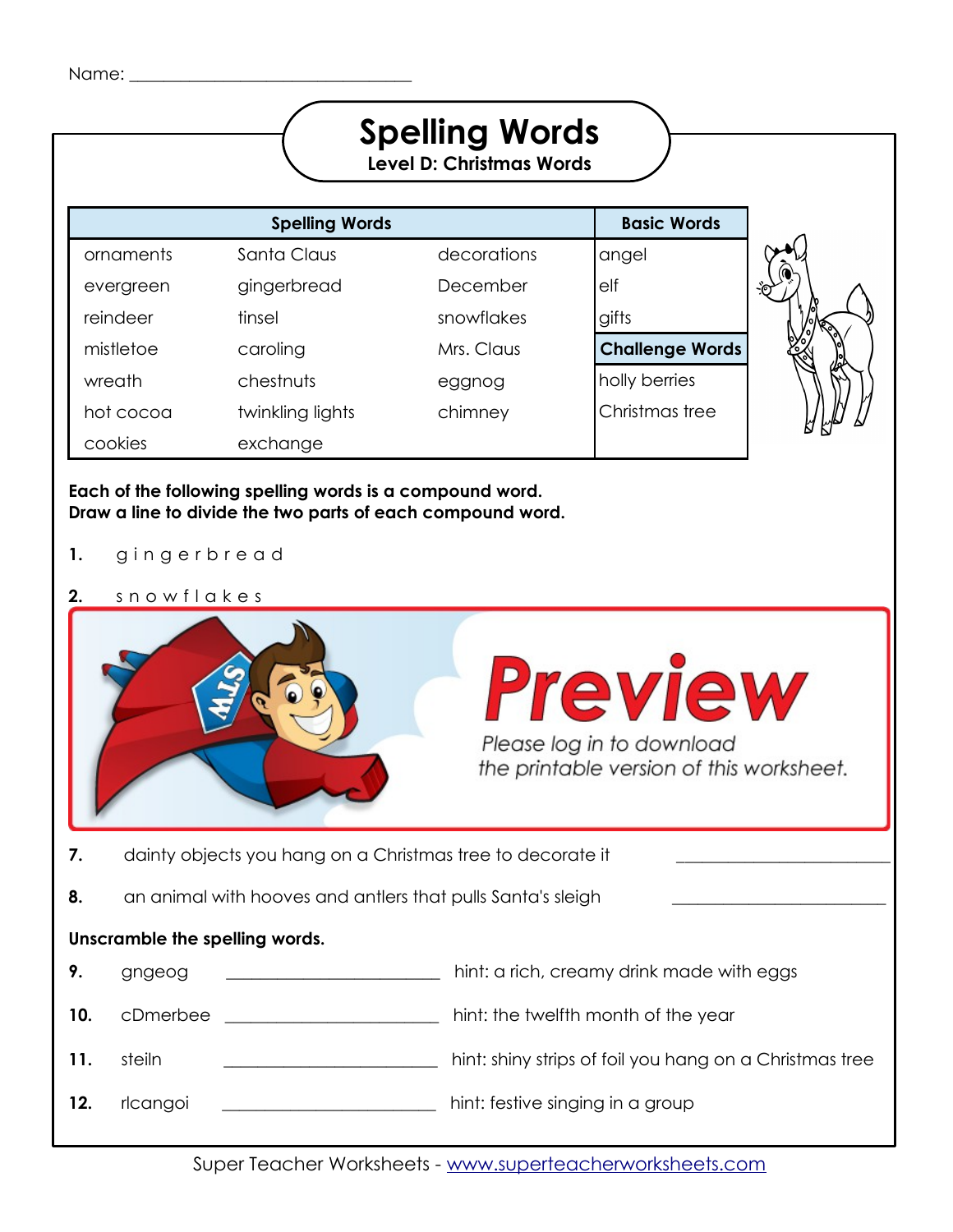|            |                       | Complete each sentence with a spelling word from the box. |                                                                                                                |                                                                                              |  |
|------------|-----------------------|-----------------------------------------------------------|----------------------------------------------------------------------------------------------------------------|----------------------------------------------------------------------------------------------|--|
|            | mistletoe             | wreath                                                    | cookies                                                                                                        | Santa Claus                                                                                  |  |
|            | chimney               | Mrs. Claus                                                | decorations                                                                                                    | twinkling lights                                                                             |  |
| 13.        |                       |                                                           |                                                                                                                |                                                                                              |  |
| 14.        |                       |                                                           |                                                                                                                | Kiara painted a picture of a cottage in the woods with a ribbon of smoke curling from the    |  |
| 15.        |                       |                                                           | Aiken's mom gave him a kiss on the cheek because he was standing under the                                     |                                                                                              |  |
|            |                       |                                                           |                                                                                                                | <b>Preview</b><br>Please log in to download<br>the printable version of this worksheet.      |  |
| <b>19.</b> | holiday party.        |                                                           | Meg's grandparents dressed up as Santa and stream and the control of the stream of the stream of the stream of | tor her tamily's                                                                             |  |
| 20.        |                       |                                                           |                                                                                                                | There are three boxes of Christmas ______________________________ in Mrs. Tolsky's basement. |  |
|            | Answer the questions. |                                                           |                                                                                                                |                                                                                              |  |
| 21.        |                       | Which basic word comes third in alphabetical order?       |                                                                                                                |                                                                                              |  |
| 22.        |                       |                                                           | Which basic word comes second in alphabetical order?                                                           |                                                                                              |  |
| 23.        |                       | Which basic word comes first in alphabetical order?       |                                                                                                                |                                                                                              |  |
| 24.        |                       |                                                           | Name the challenge word that contains three syllables.                                                         |                                                                                              |  |
| 25.        |                       | Name the challenge word that contains four syllables.     |                                                                                                                |                                                                                              |  |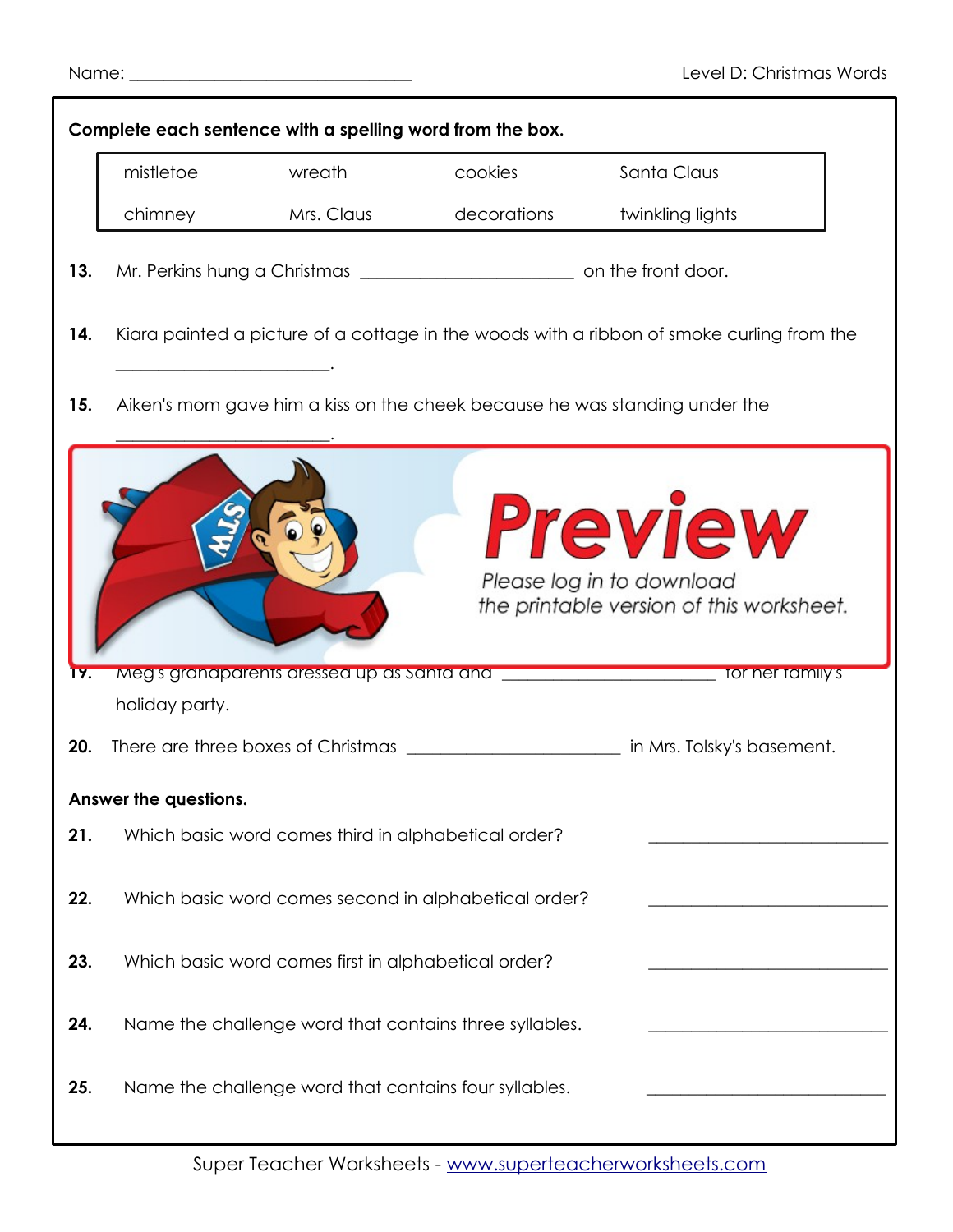## **ANSWER KEY**

## **Spelling Words**

**Level D: Christmas Words**

|           | <b>Spelling Words</b> |             | <b>Basic Words</b>     |
|-----------|-----------------------|-------------|------------------------|
| ornaments | Santa Claus           | decorations | angel                  |
| evergreen | gingerbread           | December    | elf                    |
| reindeer  | tinsel                | snowflakes  | gifts                  |
| mistletoe | caroling              | Mrs. Claus  | <b>Challenge Words</b> |
| wreath    | chestnuts             | eggnog      | holly berries          |
| hot cocoa | twinkling lights      | chimney     | Christmas tree         |
| cookies   | exchange              |             |                        |

**Each of the following spelling words is a compound word.** 

**3. According to the contract of the contract of the contract of the contract of the contract of the contract of the contract of the contract of the contract of the contract of the contract of the contract of the contract** 

**4. A. C. H. S. A. C. A.** 

**Write a spelling word for each definition.**



Preview Please log in to download the printable version of this worksheet.

 $\bullet$ 

Super Teacher Worksheets - [www.superteacherworksheets.com](http://www.superteacherworksheets.com/)

**11.** steiln **tinsel** hint: shiny strips of foil you hang on a Christmas tree

**6.** a warm, rich drink you can top with whipped cream and **hot chocolate**

**7.** dainty objects you hang on a Christmas tree to decorate it **ornaments**

**8.** an animal with hooves and antlers that pulls Santa's sleigh **reindeer**

**9.** gngeog **eggnog** hint: a rich, creamy drink made with eggs

**10.** cDmerbee **December** hint: the twelfth month of the year